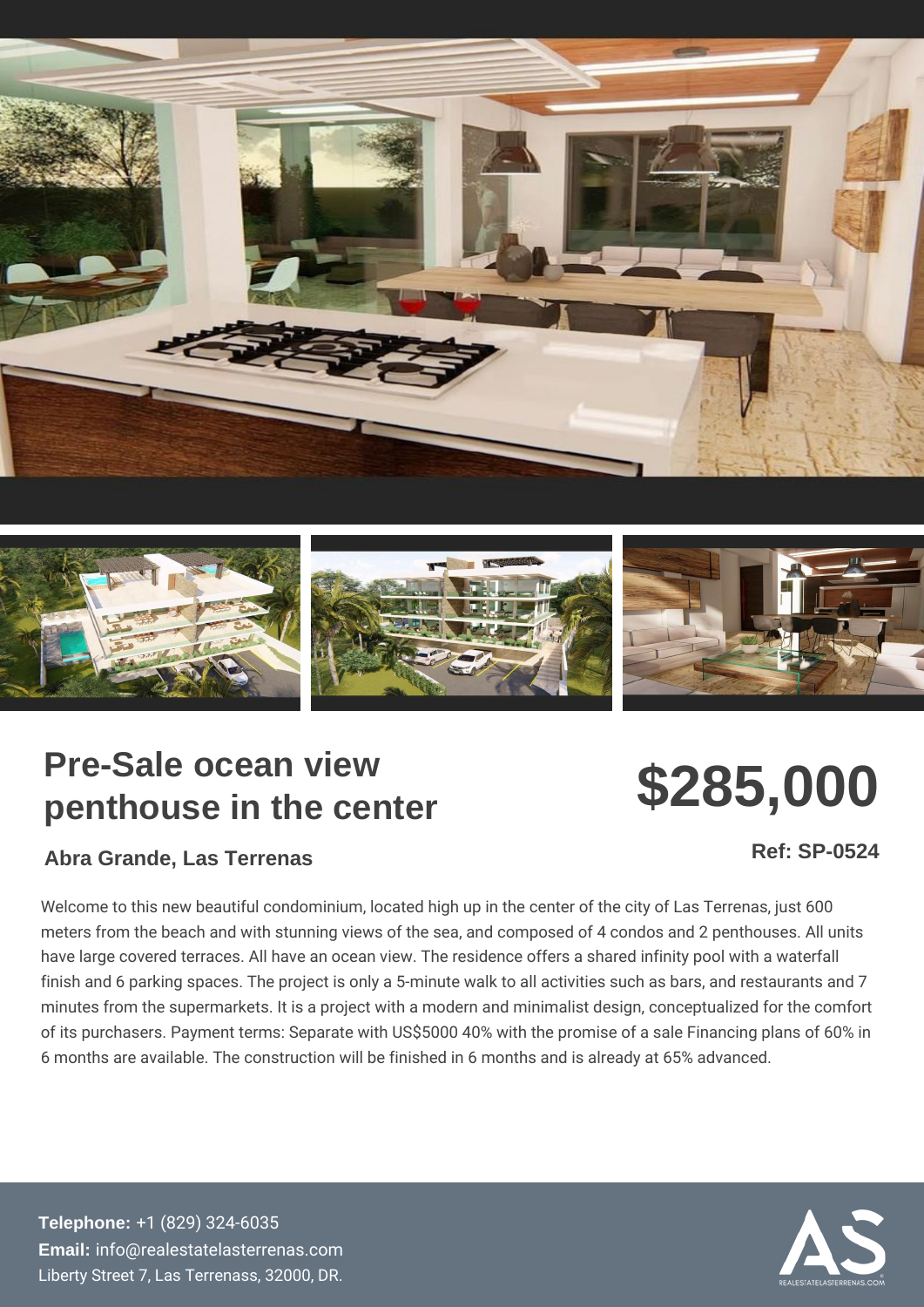## Property Description

Welcome to this new beautiful condominium, located high Tuep riem also just 600 meters from the beach and with stunning views of the sea penthouses. All units have large covered terraces. All have an oce

The residence offers a shared infinity pool with a waterfall finish only a 5-minute walk to all activities such as bars, and restaurant supermarkets. It is a project with a modern and minimalist design, its purchasers.

Payment terms: Separate with US\$5000 40% with the promise of a sale Financing plans of 60% in 6 months are available.

The construction will be finished in 6 months and is already at 65%